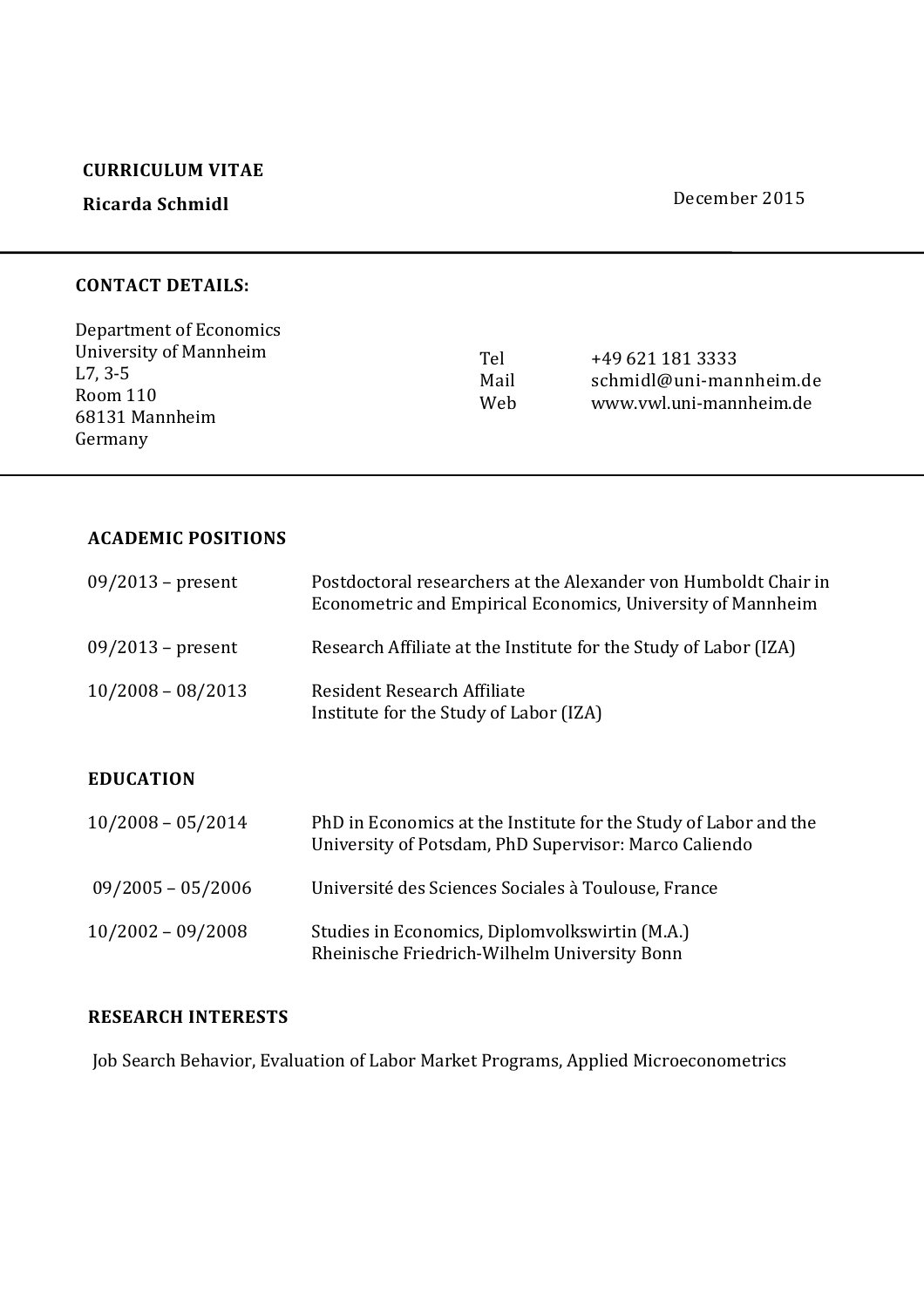# **PUBLICATIONS AND WORKING PAPERS**

**"Social Networks, Job Search Methods and Reservation Wages: Evidence for Germany"**, with Marco Caliendo and Arne Uhlendorff, published in: *International Journal of Manpower*, *Vol. 32 (7), 2011*

**"Fighting Youth Unemployment: The Effects of Active Labor Market Policies"**, with Marco Caliendo and Steffen Künn, IZA Discussion Paper 6222, 2011

**"Youth Unemployment and Vocational Training"**, with Klaus F. Zimmermann, Costanza Biavaschi, Werner Eichhorst, Corrado Giulietti, Michael J. Kendzia, Alexander Muravyev, Janneke Pieters and Núria Rodríguez-Planas, published in: *Foundations and Trends in Microeconomics, Vol. 9 (1-2), 1-157, 2013* 

**"A Roadmap to Vocational Education and Training Systems around the World"**, with Werner Eichhorst, Nuria Rodriguez-Planas and Klaus F. Zimmermann, IZA Discussion Paper 7110, 2012 (substantially revised version published as 'A Roadmap to Vocational Education and Training in Industrialized Countries' in*: Industrial and Labor Relations Review, Vol. 68 (2), 314-337, 2015)* 

**"Youth Unemployment and Active Labor Market Policies in Europe"**, with Marco Caliendo, IZA Discussion Paper 9488 (forthcoming in IZA Journal of Labor Policy)

**"The Effectiveness of Early Vacancy Information in the Presence of Monitoring and ALMP"** IZA Discussion Paper 9575

# **WORK IN PROGRESS**

**"More Practical Guidance for the Implementation of Matching and Weighting Estimators based on the Propensity Score"**, with Marco Caliendo

 **"Matching or Duration Models? A Monte Carlo Study"**, with Gerard van den Berg, Marco Caliendo and Arne Uhlendorff